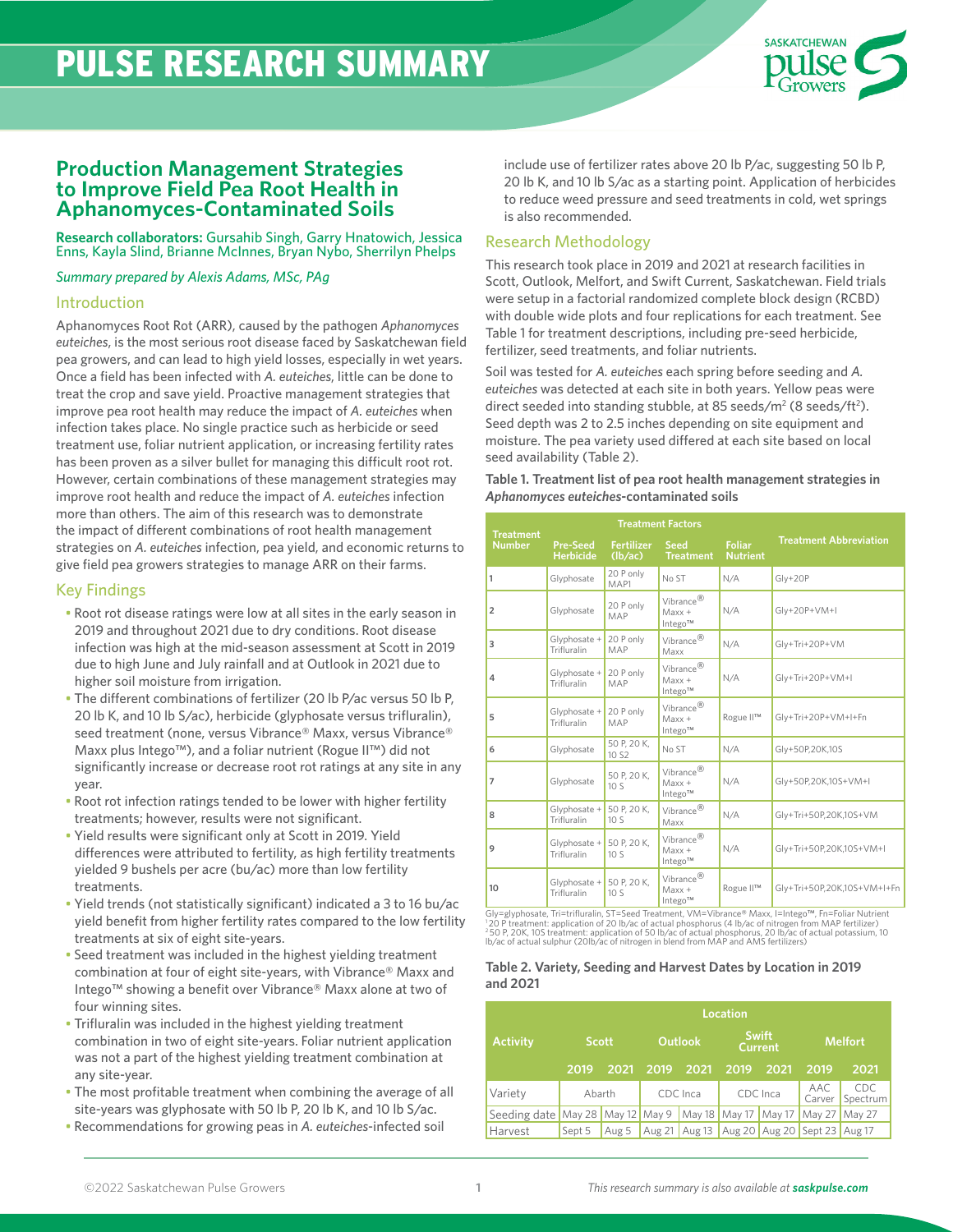# **Why these treatments?**

- **Increased fertilizer rates:** Previous studies on the impact of phosphate fertilizer and arbuscular mycorrhizal fungi (AMF) on *A. euteiches* in pea roots showed AMF increase plant phosphorus update, improve plant vigour, and increase root disease toleratce. Increased plant P concentration may reduce development of Aphanomyces root rot in peas.
- **• Trifluralin herbicide:** Previous research had shown improved pea yield on *A. euteiches*-infected soil with use of dinintroaniline herbicides such as trifluralin. Dinitroaniline herbicides may inhibit production of root-infecting zoospores, which delays root infection by two weeks, allowing peas to grow stronger before infection.
- **• Seed treatments:** Vibrance® Maxx seed treatment provides early season protection from other diseases that affect the root health of field peas including *Fusarium spp.*, *Pythium spp.*, and *Rhizoctonia spp*. Use of this seed treatment is expected to improve root health and reduce the impact of *A. euteiches*. Intego™ Solo seed treatment directly suppresses *A. eutheiches*.
- **• Foliar nutrients:** Little research exists to support the impact of foliar nutrient applications on pea root health in *A. euteiches*infected soils. The rationale for applying foliar nutrients is to improve overall plant health and vigour to in turn reduce the impact of Aphanomyces root rot.

Plant stand density, root disease level, yield, and profitability were assessed to compare the effect of the ten different treatments on pea root health. Plant stand counts were taken four weeks after emergence on 2 x 1 meter row lengths per plot (ten per treatment). Root disease was rated at the six-node stage, which took place three weeks after planting (WAP) in 2019 and 5 WAP in 2021. A second rating was done at 7 to 8 WAP, at early to mid-flowering. Disease ratings were performed on five plants per plot. Roots were rated on a scale from 0–5. See Table 3 for the symptom criteria for each rating level. Yield was based on cleaned harvested grain samples corrected to 16% moisture. Net profit of each treatment was calculated to compare economic benefits between treatments.

**Table 3. Rating scale for assessment of root rot disease severity** 

| Rating | <b>Rating Level Symptom Criteria</b>            |
|--------|-------------------------------------------------|
| 0      | No symptoms                                     |
|        | Some clear root rot symptoms                    |
|        | Root rot symptoms on less than half of the root |
| 3      | Root rot on half the root                       |
|        | Root rot on more than half of the root          |
|        | Root rot spread to entire root                  |

# Growing Season Conditions

Soil moisture is required for ARR to develop in pea roots. Warm temperatures also contribute to infection to a lesser degree. Rainfall was below average at all locations for both years except for Scott and Swift Current in 2019 (Table 4). On top of rainfall, Outlook received 128.5 mm of irrigation in 2019 and 213 mm in 2021 to match crop demand. Rainfall was higher in 2019 at all sites as 2021 was a record dry season. Based on these conditions, disease ratings should be higher in 2019 than in 2021. Regarding temperature, the 2019 season was cooler than the long-term average at all sites, whereas 2021 was above average.

**Table 4. Precipitation amounts vs long-term (30 year) means for the 2019 growing seasons at Saskatchewan Trial Locations.** 

| Location      | Year      | May                            | <b>June</b> | July  | August | <b>Sept</b> | Average |  |  |  |  |
|---------------|-----------|--------------------------------|-------------|-------|--------|-------------|---------|--|--|--|--|
|               |           | <b>Mean Precipitation (mm)</b> |             |       |        |             |         |  |  |  |  |
|               | 2019      | 13.2                           | 90.2        | 43.8  | 39.6   | <b>NA</b>   | 186.6   |  |  |  |  |
| Outlook $*$   | 2021      | 44.5                           | 10.3        | 13.8  | 37.7   | 0.2         | 106.5   |  |  |  |  |
|               | Long-term | 43.2                           | 69.3        | 57.6  | 44.2   | 32.7        | 247.0   |  |  |  |  |
|               | 2019      | 12.7                           | 97.7        | 107.8 | 18     | 41.8        | 278     |  |  |  |  |
| Scott         | 2021      | 43.9                           | 43.8        | 10.4  | 51.3   | <b>NA</b>   | 150.1   |  |  |  |  |
|               | Long-term | 38.9                           | 69.7        | 69.4  | 48.7   | 26.5        | 253.2   |  |  |  |  |
|               | 2019      | 13.3                           | 156         | 11.1  | 42.6   | <b>NA</b>   | 223     |  |  |  |  |
| Swift Current | 2021      | 35                             | 29.6        | 38.9  | 55.8   | <b>NA</b>   | 159.3   |  |  |  |  |
|               | Long-term | 42.1                           | 66.1        | 44    | 35.4   | NА          | 187.6   |  |  |  |  |
|               | 2019      | 18.8                           | 87.4        | 72.7  | 30.7   | 43.0        | 252.6   |  |  |  |  |
| Melfort       | 2021      | 31.4                           | 37.6        | 0.2   | 69.3   | 7.5         | 146     |  |  |  |  |
|               | Long-term | 42.9                           | 54.3        | 76.7  | 52.4   | 38.7        | 265.0   |  |  |  |  |

\*Plus irrigation

**Table 5. Mean monthly temperature from April to September 2019 at Saskatchewan Trial Locations.**

|               |           | <b>May</b>            | <b>June</b> | <b>July</b> | <b>August</b> | <b>Sept</b> | Average |  |  |  |  |
|---------------|-----------|-----------------------|-------------|-------------|---------------|-------------|---------|--|--|--|--|
| Location      | Year      | Mean Temperature (°C) |             |             |               |             |         |  |  |  |  |
|               | 2019      | 9.9                   | 16.0        | 18.0        | 16.2          | <b>NA</b>   | 15.0    |  |  |  |  |
| Outlook       | 2021      | 10.2                  | 18.6        | 21.6        | 17.9          | ΝA          | 17.1    |  |  |  |  |
|               | Long-term | 11.5                  | 16.1        | 18.9        | 18            | ΝA          | 16.1    |  |  |  |  |
| Scott         | 2019      | 9.1                   | 14.9        | 16.1        | 14.4          | 11.3        | 11.7    |  |  |  |  |
|               | 2021      | 8.9                   | 17.3        | 19.6        | 17.2          | ΝA          | 13.3    |  |  |  |  |
|               | Long-term | 10.8                  | 14.8        | 17.3        | 16.3          | 11.2        | 14.1    |  |  |  |  |
|               | 2019      | 9.5                   | 15.8        | 17.7        | 16.8          | <b>NA</b>   | 14.9    |  |  |  |  |
| Swift Current | 2021      | 9.5                   | 18.4        | 21.7        | 18            | NА          | 16.9    |  |  |  |  |
|               | Long-term | 11                    | 15.7        | 18.4        | 17.9          | <b>NA</b>   | 15.8    |  |  |  |  |
|               | 2019      | 8.8                   | 15.3        | 16.9        | 14.9          | 11.2        | 13.4    |  |  |  |  |
| Melfort       | 2021      | 9.6                   | 18.2        | 20.1        | 16.9          | 14          | 15.8    |  |  |  |  |
|               | Long-term | 10.7                  | 15.9        | 17.5        | 16.8          | 10.8        | 14.3    |  |  |  |  |

# Results

#### *Plant Stand Density*

Plant stand density was adequate for all site years and was higher in 2021 than in 2019. Plant counts did not vary between the herbicide, fertilizer, and seed treatments at any site in either year.

#### *Root Disease Ratings*

Severity and incidence of ARR varied among years and between locations at both disease ratings (3 to 5 WAP and 8 WAP) (Table 6). Treatments did not differ in disease ratings for any individual site or year. Root disease in the 3 to 5 WAP rating was similar between years due to similar levels of early season precipitation. Disease pressure was higher for the second disease rating in 2019 than 2021 due to the onset of drought conditions in 2021. In both seasons disease ratings were higher at Scott and Outlook than Melfort and Swift Current.

In 2019, the disease ratings taken 3 WAP were at disease levels (0 to 5) less than 2, whereas ratings taken at 7 to 8 WAP were above 3 at most sites. The increase in root disease is likely due to higher rainfall in June and July compared to May. Scott had the highest root rot levels at both disease ratings. At 3 WAP disease levels at Scott were rated between 1.5 and 2.0, with the highest levels in treatment 1 (Gly + 20 P). Disease levels at Swift Current were between 1.4 and 1.8. Melfort was at 1.0 to 1.2, with no root disease present at Outlook.

At 8 WAP in 2019, disease levels at Scott were between 3.8 and 5, indicating high disease incidence and severity. Root rot was higher in treatments 1 to 5, which received low fertility (20 P). At Outlook, disease levels were from 4.1 to 4.5, slightly higher in treatments 7 to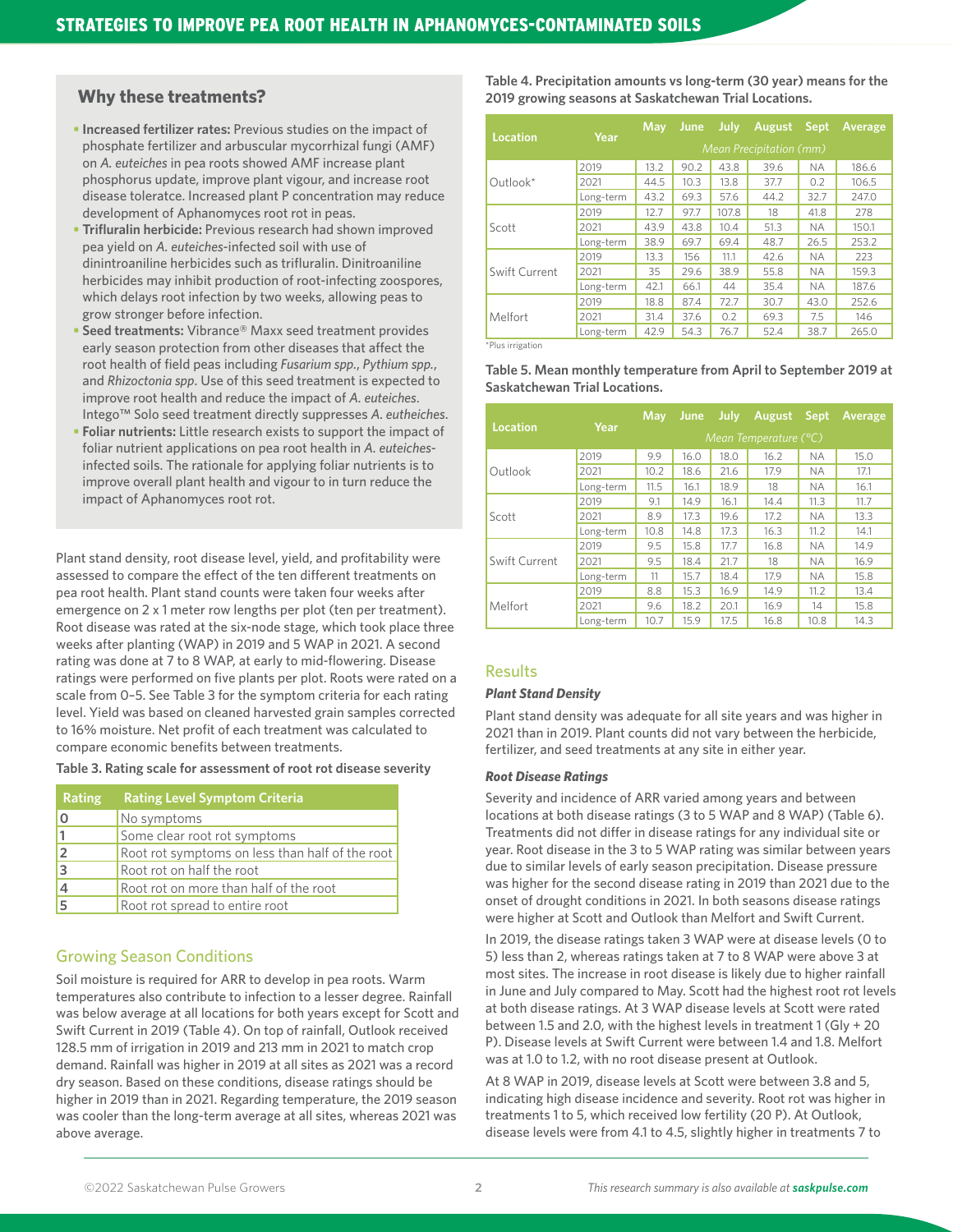10, which all had seed treatment (VM or VM + I) and high fertility (50P, 20K, 10S). At Swift Current, disease levels were at 2.7 to 3.5, and ranged from 0.1 to 1.2 at Melfort, with no detected trend at either site.

In 2021, cool spring temperatures delayed crop development and the first disease rating took place at 5 WAP. Disease levels were highest at Outlook, at 0.4 to 1.4, due to higher soil moisture from irrigation. The treatment with the highest root rot rating was treatment 2 (Gly  $+$ 20 P + VM + I). Scott's ratings ranged from 0.1 to 0.4 with Melfort's from 0 to 0.4. Treatment 1 (Gly + 20 P) was highest at Scott and

treatment 5 (Gly + Tri + 20 P + VM + I + Fn) was highest at Melfort. All treatments were rated 0 at Swift Current.

As in 2019, disease levels were higher in the second than the first disease rating. The 8 WAP ratings were again highest at Outlook (3.3 to 4), followed by Scott (1.4 to 2.6), and Melfort (0.1 to 1.1). No root rot was detected at Swift Current due to low soil moisture. As in the 5 WAP rating at Outlook, treatment 2 (Gly + 20 P + VM + I) had the highest disease levels, with treatment 7 (Gly + 50 P, 20 K, 10 S + VM + I) rated as the lowest. Disease was highest in treatment 1 (Gly + 20 P) at Scott, and in treatment 6 (Gly + 50 P, 20 K, 10 S) at Melfort.

# **Table 6. Observed root rot disease ratings by treatment at 3 to 5 and 7 to 8 weeks after planting (WAP) at Scott, Outlook, Swift Current, and Melfort, SK in 2019 and 2021**

|                                    |           |              |          |                | 2019      |                                |           |                |           |              |     | 2021                                                 |           |                         |                |           |           | <b>Combined</b> |           | <b>Combined</b> | <b>Combined</b> |           |
|------------------------------------|-----------|--------------|----------|----------------|-----------|--------------------------------|-----------|----------------|-----------|--------------|-----|------------------------------------------------------|-----------|-------------------------|----------------|-----------|-----------|-----------------|-----------|-----------------|-----------------|-----------|
| <b>Treatments</b>                  |           | <b>Scott</b> |          | <b>Outlook</b> |           | <b>Swift</b><br><b>Current</b> |           | <b>Melfort</b> |           | <b>Scott</b> |     | Outlook                                              |           | <b>Swift</b><br>Current | <b>Melfort</b> |           | 2019      |                 | 2021      |                 | 2019+2021       |           |
|                                    |           |              |          |                |           |                                |           |                |           |              |     | Disease ratings I (week 3 to 5) and II (week 7 or 8) |           |                         |                |           |           |                 |           |                 |                 |           |
|                                    |           |              |          |                |           |                                |           |                |           |              |     |                                                      |           |                         |                |           |           |                 |           |                 |                 |           |
| 1. Gly + 20 P                      | 2.0       | 4.8          | U        | 4.3            | 1.8       | 3.0                            | 1.0       | 0.3            | 0.4       | 2.6          | .0  | 3.8                                                  |           | O                       | 0.2            | 0.6       | 0.4       | 3.3             | 0.5       | 2.3             | 0.4             | 2.4       |
| $2.$ Gly + 20 P + VM + I           | 1.6       | 5.0          | 0        | 4.1            | 1.5       | 3.1                            | 1.0       | 0.3            | 0.1       | 2.1          | .4  | 4.1                                                  |           | 0                       | 0.0            | 0.4       | 0.4       | 3.3             | 0.5       | 2.2             | 0.3             | 2.4       |
| $3. Tri + 20P + VM$                | 1.6       | 4.5          | 0        | 4.2            | 1.7       | 3.1                            | 1.2       | 0.4            | 0.1       | 2.3          | 0.4 | 3.6                                                  | $\Omega$  | 0                       | 0.1            |           | 0.4       | 3.2             | 0.2       | 2.3             | 0.2             | 2.4       |
| 4. Tri + 20P + VM + I              | 1.9       | 4.8          | $\Omega$ | 4.1            | 1.4       | 2.7                            | 1.1       | O.1            | 0.2       | 1.7          | .2  | 3.6                                                  | $\Omega$  | 0                       | 0.1            | 0.4       | 0.4       | 3.1             | 0.5       | 1.9             | 0.3             | 2.2       |
| $15.$ Tri + 20P + VM + I + FN      | 1.6       | 5.0          | $\Omega$ | 4.4            | 1.5       | 3.5                            | 1.0       | 0.1            | 0.2       | 2.1          | 0.6 | 4.0                                                  | $\Omega$  | $\Omega$                | 0.4            | 0.4       | 0.4       | 3.1             | 0.4       | 2.2             | 0.3             | 2.4       |
| $6.$ Gly + 50 P, 20 K, 10 S        | 1.6       | 4.5          | $\Omega$ | 4.2            | 1.8       | 3.0                            | 1.1       | 0.8            | 0.2       | 2.4          | 0.7 | 3.9                                                  | $\Omega$  | $\Omega$                | 0.2            | 0.8       | 0.3       | 3.1             | 0.4       | 2.3             | 0.3             | 2.5       |
| 7. Gly + 50 P, 20 K, 10 S + VM + I | 1.5       | 3.8          | $\Omega$ | 4.4            | 1.6       | 2.9                            | 1.2       | 0.9            | 0.4       | 2.3          | 0.5 | 3.3                                                  | $\Omega$  | $\Omega$                | O.1            | 0.4       | 0.3       | 3.0             | 0.3       | 2.0             | 0.3             | 2.2       |
| 8. Tri+ 50 P, 20 K, 10 S + VM      | 1.8       | 4.5          | $\Omega$ | 4.4            | 1.6       | 3.1                            | 1.2       | 0.3            | 0.2       | 1.6          | 0.4 | 3.7                                                  | $\Omega$  | $\Omega$                | 0.0            | 0.5       | 0.3       | 3.0             | 0.2       | 1.9             | 0.3             | 2.3       |
| 9. Tri+ 50 P. 20 K. 10 S + VM + I  | 1.8       | 4.5          | $\Omega$ | 4.5            | 1.7       | 3.1                            | 1.1       | 1.2            | 0.2       | 1.6          | 0.7 | 3.9                                                  | $\circ$   | $\circ$                 | 0.0            | 0.1       | 0.3       | 3.0             | 0.3       | 1.8             | 0.3             | 2.3       |
| 10. Tri+ 50 P, 20 K, 10 S +        | 1.6       | 3.8          | $\Omega$ | 4.3            | 1.6       | 3.3                            | 1.2       | 0.7            | 0.1       | 1.4          | 0.6 | 3.8                                                  | $\bigcap$ | $\Omega$                | 0.1            | 0.4       | 0.3       | 2.9             | 0.3       | 1.8             | 0.3             | 2.2       |
| $NM + 1 + FN$                      |           |              |          |                |           |                                |           |                |           |              |     |                                                      |           |                         |                |           |           |                 |           |                 |                 |           |
| LSD(0.05)                          | <b>NS</b> | <b>NS</b>    | $\sim$   | <b>NS</b>      | <b>NS</b> | <b>NS</b>                      | <b>NS</b> | <b>NS</b>      | <b>NS</b> | <b>NS</b>    | NS. | <b>NS</b>                                            |           | $\sim$                  | <b>NS</b>      | <b>NS</b> | <b>NS</b> | <b>NS</b>       | <b>NS</b> | <b>NS</b>       | <b>NS</b>       | <b>NS</b> |

Gly=glyphosate, Tri=trifluralin, ST=Seed Treatment, VM=Vibrance® Maxx, I=Intego™, Fn=Foliar Nutrient, NS = not significant

# Yield

The only significant difference in yield between any of the root health management treatments was at Scott in 2019 (P=0.0132). Other site years had no significant yield differences between treatments (Table 7). Combined yields were higher in 2019 than in 2021, indicating that soil moisture was a key driver of yield response. Yield response to the treatment combinations differed by site and year. In 2019, the combined yield was higher for treatments 6 to 10, which had high fertility (50 P, 20 K, 10 S). In 2021, however, fertility did not have a pronounced impact on yield. Seed treatment and foliar nutrients did not influence the combined average yield.

In 2019, yield was lowest at Scott, at 21 bu/ac on average, likely due to high root disease levels. The higher fertility treatments (treatments 6 to 10) resulted in a 9 bu/ac yield advantage compared to the low fertility treatments (treatment 1 to 5). Treatment 1 (Gly + 20 P) had the lowest yield.

In 2019, Outlook had the highest yields among all sites at 67 bu/ac on average, despite high disease pressure in 2019. Treatment 6 (Gly + 50 P, 20 K, 10 S) had the highest yield, at 7 bu/ac above the lowest yielding treatment, which was treatment 1 (Gly + 20 P). While yielding the highest at Outlook, treatment 6 was the lowest yielding treatment at Swift Current in 2019, at 33 bu/ac. Average yield at Swift Current in 2019 was 36 bu/ac. The highest yield at Swift Current was 38 bu/ ac, attained from treatments 2, 5, and 8 (Gly + 20 P + VM + I; Gly + Tri + 20 P + VM + I + Fn; and Gly + Tri + 50 P, 20 K, 10 S + VM), which all included seed treatments.

Yield average at Melfort was 48 bu/ac. The highest yielding treatments were treatments 6, 2, and 8 (Gly + 50 P, 20 K, 10 S, Gly + 20 P + VM + I, and Gly + Tri + 50 P, 20 K, 10 S + VM), which yielded 55, 53, and 49 bu/ac respectively. Each of these treatments included high fertility and/or seed treatment, whereas the lowest yielding treatment, treatment 1 (Gly + 20 P), contained neither and yielded only 40 bu/ac.

In 2021, average yields were lowest at Swift Current (27 bu/ac), followed by Scott (35 bu/ac), Outlook (40 bu/ac), and Melfort (53 bu/ac). There were no statistically significant differences in yield between treatments at any site; however, some treatment trends emerged. At Scott, the highest yielding treatment was treatment 9  $(Gly + Tri + 50 P, 20 K, 10 S + VM + I)$ , yielding 5 bu/ac more than the lowest yielding treatment, treatment 1 (Gly + 20 P).

At Outlook, disease pressure was higher; however, as in 2019, yield was maintained. Yields were higher under the high fertility treatments (6 to 10) than the low fertility (1 to 5). As in 2019, yield was highest with treatment 6 (Gly + 50 P, 20 K, 10 S treatment), 16 bu/ac higher than the lowest yielding treatment, treatment 1 (Gly + 20 P).

The two highest yielding treatments in Melfort, treatment 3 (Gly + Tri + 20 P + VM) and treatment 9 (Gly + 50 P, 20 K, 10 S + VM + I), both yielded 55 bu/ac and only had seed treatment in common. The lowest yielding treatments, treatment 4 (Gly + Tri + 20 P + VM + I) and 5  $(Gly + Tri + 20 P + VM + I + Fn)$ , yielded 52 bu/ac and had in common trifluralin, low fertility, and the Vibrance® Maxx and Intego™ seed treatments.

At Swift Current, treatment 1 (Gly + 20 P) had the highest yield, 6 bu/ac higher than the lowest yielding treatment, treatment 10 (Tri + 50 P, 20 K, 10 S + VM + I + Fn). At Swift Current, yields were largely affected by drought conditions.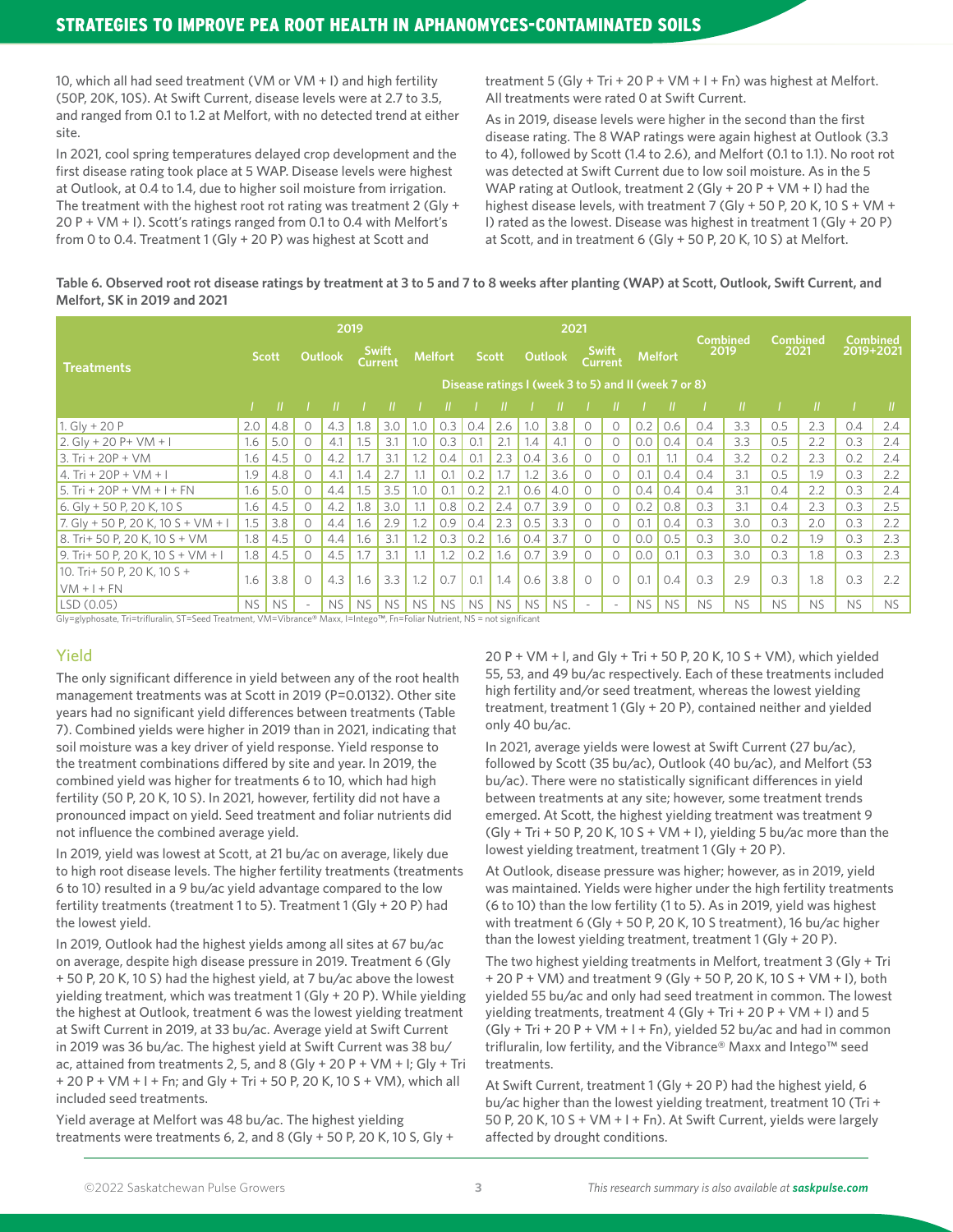| <b>Treatments</b>                  |              |           | 2019                 |                |           |           | 2021                 |                | <b>Combined</b> | Combined  | <b>Combined</b> |
|------------------------------------|--------------|-----------|----------------------|----------------|-----------|-----------|----------------------|----------------|-----------------|-----------|-----------------|
|                                    | <b>Scott</b> | Outlook   | <b>Swift Current</b> | <b>Melfort</b> | Scott     | Outlook   | <b>Swift Current</b> | <b>Melfort</b> | 2019            | 2021      | 2019+2021       |
| 1. Glv + 20 P                      | 17           | 64        | 34                   | 40             | 33        | 33        | 31                   | 54             | 40              | 36        | 38              |
| $2.$ Gly + 20 P + VM + I           |              | 64        | 38                   | 53             | 35        | 34        | 28                   | 53             | 43              | 37        | 40              |
| $3. Tri + 20P + VM$                | 19           | 69        | 34                   | 47             | 36        | 42        | 28                   | 55             | 42              | 40        | 41              |
| 4. Tri + 20P + VM + I              | 17           | 65        | 36                   | 45             | 34        | 42        | 27                   | 52             | 41              | 39        | 40              |
| 5. Tri + 20P + VM + I + FN         | 20           | 67        | 38                   | 48             | 34        | 35        | 27                   | 52             | 43              | 36        | 40              |
| 6. Gly + 50 P, 20 K, 10 S          | 27           | 71        | 33                   | 55             | 37        | 49        | 26                   | 53             | 47              | 41        | 44              |
| 7. Gly + 50 P, 20 K, 10 S + VM + I | 26           | 66        | 36                   | 47             | 34        | 44        | 26                   | 55             | 44              | 40        | 42              |
| $8.$ Tri+ 50 P, 20 K, 10 S + VM    | 30           | 65        | 38                   | 49             | 34        | 42        | 25                   | 54             | 46              | 39        | 42              |
| 9. Tri+ 50 P. 20 K. 10 S + VM + I  | 25           | 67        | 35                   | 47             | 38        | 42        | 25                   | 52             | 44              | 41        | 42              |
| 10. Tri+ 50 P. 20 K. 10 S +        | 27           | 68        | 37                   | 49             | 36        | 38        | 25                   | 53             | 45              | 38        | 42              |
| $VM + I + FN$                      |              |           |                      |                |           |           |                      |                |                 |           |                 |
| LSD (0.05)                         | S            | <b>NS</b> | <b>NS</b>            | <b>NS</b>      | <b>NS</b> | <b>NS</b> | <b>NS</b>            | <b>NS</b>      | <b>NS</b>       | <b>NS</b> | <b>NS</b>       |

#### **Table 7. Field pea yield (bu/ac) by treatment at Scott, Outlook, Swift Current, and Melfort SK in 2019 and 2021**

Gly=glyphosate, Tri=trifluralin, ST=Seed Treatment, VM=Vibrance® Maxx, I=Intego™, Fn=Foliar Nutrient, NS = not significant

# Economic Analysis

Profitability of the treatment combinations differed by location (Table 8). In 3 of 8 site-years and the average of all site-years, the most profitable treatment was treatment 6 (Gly + 50 P, 20 K, 10 S). This treatment, however, did not show promise for reducing the impact of

*A. euteiches* based on the root rot ratings. Interestingly, at Scott in 2019, where yield results were statistically significant, the treatment with the highest yield, treatment 8 (Gly + Tri + 50 P, 20 K, 10 S +VM), was as profitable as treatment 6 (Gly + 50 P, 20 K, 10 S).

| Table 8. Economic analysis (net profit) of field pea yield by treatment at Scott, Outlook, Swift Current, and Melfort SK, 2019 and 2021 |  |
|-----------------------------------------------------------------------------------------------------------------------------------------|--|
|-----------------------------------------------------------------------------------------------------------------------------------------|--|

|                                       | <b>Scott</b> | Outlook | <b>Swift Current</b> | <b>Melfort</b> | <b>Scott</b>       | <b>Outlook</b> | <b>Swift Current</b> | <b>Melfort</b> |        |  |  |
|---------------------------------------|--------------|---------|----------------------|----------------|--------------------|----------------|----------------------|----------------|--------|--|--|
| <b>Treatments</b>                     |              |         | 2019                 |                |                    | 2021           |                      |                |        |  |  |
|                                       |              |         |                      |                | Net Profit (\$/ac) |                |                      |                |        |  |  |
| $Gly + 20P$                           | 178.24       | 742.24  | 382.24               | 454.24         | 366.64             | 371.44         | 341.44               | 616.24         | 431.44 |  |  |
| $Gly + 20 P + VM + I$                 | 144.24       | 708.24  | 396.24               | 576.24         | 355.44             | 345.84         | 281.04               | 576.24         | 420.24 |  |  |
| $Tri + 20P + VM$                      | 175.17       | 775.17  | 355.17               | 511.17         | 377.97             | 454.77         | 277.17               | 601.17         | 439.17 |  |  |
| $Tri + 20P + VM + I$                  | 135.17       | 711.17  | 363.17               | 471.17         | 337.97             | 436.37         | 255.17               | 551.57         | 408.77 |  |  |
| $Tri + 20P + VM + I + FN$             | 155.52       | 719.52  | 371.52               | 491.52         | 328.32             | 337.92         | 235.92               | 533.52         | 393.12 |  |  |
| $Gly + 50 P, 20 K, 10 S$              | 273.34       | 801.34  | 345.34               | 609.34         | 388.54             | 536.14         | 266.14               | 587.74         | 474.94 |  |  |
| $Gly + 50 P, 20 K, 10 S + VM + I$     | 227.34       | 707.34  | 347.34               | 479.34         | 320.94             | 440.94         | 226.14               | 569.34         | 419.34 |  |  |
| $Tri+50$ P, 20 K, 10 S + VM           | 282.27       | 702.27  | 378.27               | 510.27         | 326.67             | 426.27         | 224.67               | 566.67         | 429.87 |  |  |
| Tri+ 50 P, 20 K, 10 S + VM + I        | 206.27       | 710.27  | 326.27               | 470.27         | 361.07             | 412.67         | 202.67               | 533.87         | 413.87 |  |  |
| $Tri+ 50 P. 20 K. 10 S + VM + I + FN$ | 214.62       | 706.62  | 334.62               | 478.62         | 325.02             | 347.82         | 184.62               | 526.62         | 392.22 |  |  |

Green value indicates highest net profit in column.

Red value indicates lowest net profit in column.

# **Discussion**

Scott in 2019 had the highest root rot disease ratings of all site-years and was the only site with a significant yield difference between treatments, with high fertility rates producing the yield response. There was no significant difference between root ratings at Scott in 2019, indicating that the high fertility treatments may not have reduced visual symptoms of root disease. Higher fertilizer rates, however, may have helped maintain yields better than the low fertility treatments when infection was high.

Outlook had the highest yields of all sites in 2019, at 67 bu/ac on average, even though the disease ratings were second highest in 2019. Root disease was also high at Outlook in 2021; however, yield (40 bu/ac on average) was still adequate considering the extreme heat conditions. Irrigation may explain why root disease had less influence on yield at Outlook than Scott, and why there was no significant difference in yield between fertility treatments. Readily available water supplied through irrigation may have helped the plants take up enough water despite root damage from *A. euteiches* infection.

Of the four root health management strategies, higher fertility (50 P, 20 K, 10 S) had the greatest influence on disease severity and yield. The only statistically significant treatment effect on recorded parameters in this research was yield at Scott in 2019, where higher fertility rates increased yield by 9 bu/ac over the low fertility treatments. Although disease and yield results were not significant at other site-years, there was a trend of 3 to 16 bu/ac higher yield with higher fertilizer rates at five of the seven remaining site years. These results align with past studies that determined reduced root disease development with increased plant P concentration.

Use of seed treatments, trifluralin herbicide, or foliar nutrition alone or in combination with the other treatment factors did not have influence on root disease or yield. Both seed treatments (Vibrance® Maxx and Intego™ Solo) provided varying results in this study. The possible explanation for the inconsistent effect of seed treatments can be due to the dry soil conditions at all site-years. Seed treatments provide the best disease protection and crop benefits under wet conditions conducive to disease development.